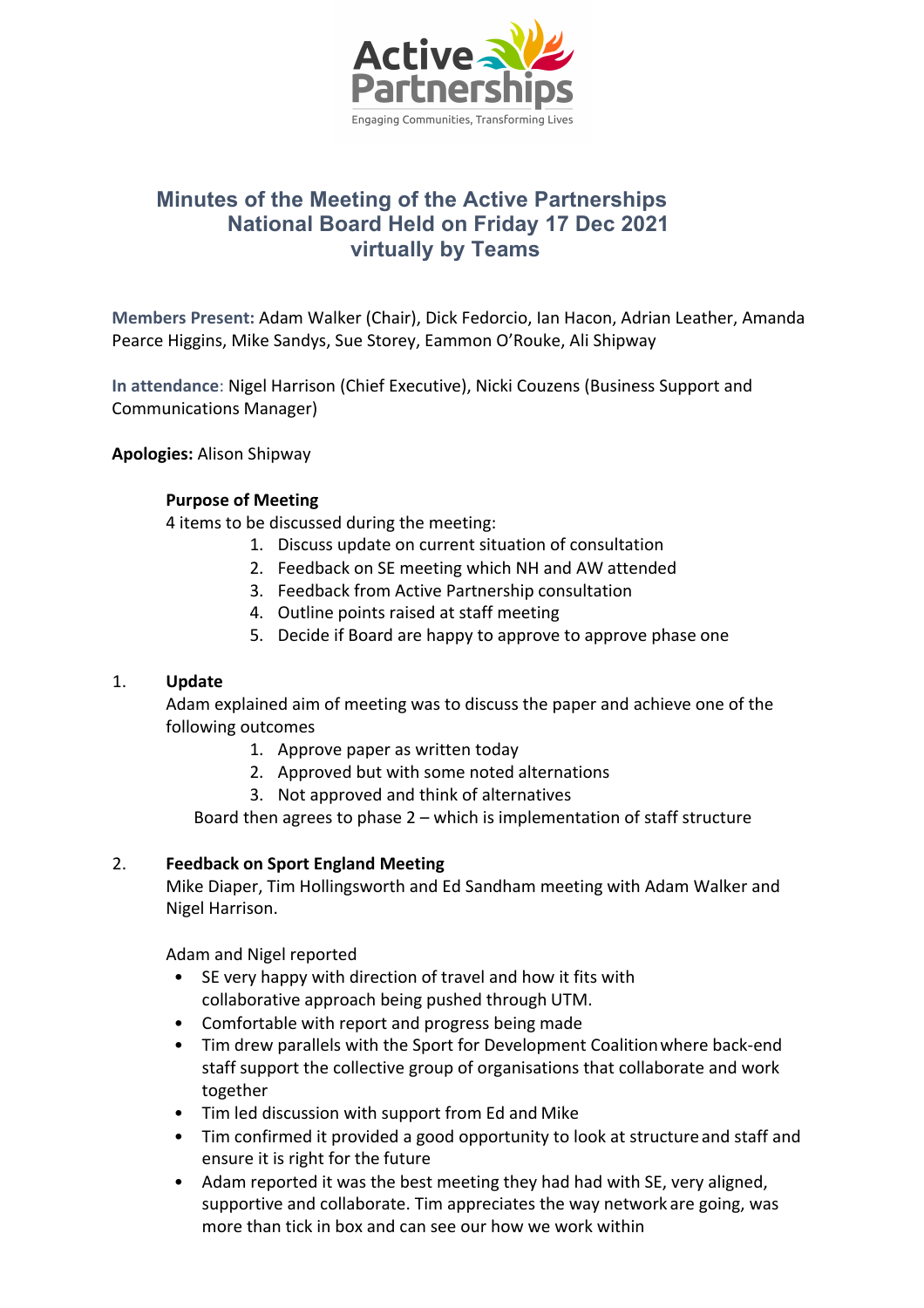

new approach. Confirmed it is not just about Active Partnerships and network, needs SE to do work in this way as well.

- Tim pleased with level of consultation with Chairs and CEO.
- Nigel reported he had just received before Board meeting email to confirm that the Phase 1 submission has resulted in us submitting amore detailed bid for up to £300k per year. Positive to have funding confirmed but didn't get the uplift which would have helped membership fee issue. Also didn't get the second £50,000 CYP funding as this was treated as a one-off payment.

## **Board comments;**

- Eammon- good to see that we have re-established personal relationships as we want to be aligned and embedded as part of SE review
- Amanda seems at odds that Nigel and Adam had a great conversation but finances then lower than we hoped. Nigel confirmed it is a figure that isbased on previous years, but Ed had indicated that the network may get more money.
- Adrian did they stray into integration of network, core team, AP and SE. If SE are looking at structural reviews – will this open door in future?
- Nigel confirmed they supported blended team approach, 6 out of 7 Extended Workforce leads funding approved, they are taking a slightly different approach but are going to be employed. At Sport England, Ed's team, national team and local team are part of blended work but there is not structural employment integration. Teams still employed separately but developing way of working. More integrated than past
- Will need to look at governance to ensure streams of work are not conflicting

## 3 **Feedback from Active Partnership consultation**

All the feedback on recommendations presented in the report were sent to Board prior to meeting. General direction of travel is confirming the 43 Active Partnership working together with a core team behind them rather than a transactional service.

Twenty-four Active Partnerships replied with a further four sending verbal or email feedback. Disappointed that more surveys not completed but the ones that had were largely consistent and we're not hearing anything different from other conversations.

Adam confirmed the survey was to inform the high-level sense of direction and next stage is to look at the detail.

Board reported they were disappointed that more responses received but acknowledged that three reminders were sent and that it had been discussed at numerous meetings with CEO and Chairs.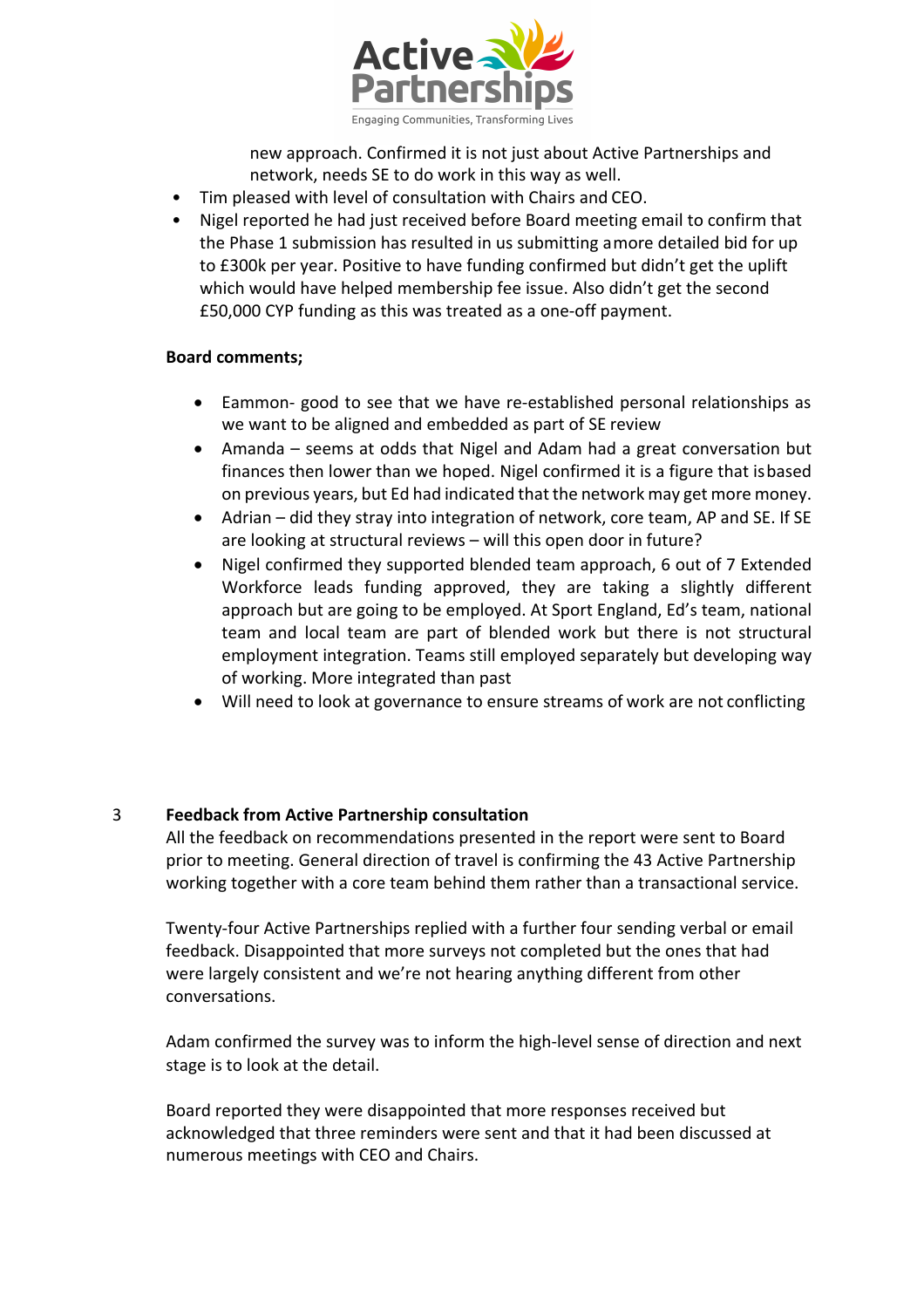

Board asked to comment on feedback and if there were satisfied, they had enough feedback to support the recommendations.

Sue highlighted some responses mentioned the use of terminology and did not comment on what was trying to be achieved. Use of word Body mentioned a few times as not being appropriate.

Amanda acknowledged that the fees are always going to be the emotional part of discussions and was reassured that the Partnerships who replied represented a mixture of different sized partnerships.

Mike suggested it would be useful to know if the feedback was based on a CEO opinion, also if they were any 'gems' we needed to be aware of in comments.

Adrian L confirmed that Active Lancashire hadn't responded due to work load, time of year, no sinister reason for lack of response. Supported recommendations and highlighted comments would help open further dialogue. Has not read or heard anything that says this is a no go, helping bring skills and capacity across the team.

Board agreed that getting the right person for CEO was critical, need the right skills and influence at the national table.

Dick suggested that money discussion was focused on the past, need to look at what is being offered for the future. Nigel confirmed he felt too much energy had been spent on the membership discussion in the past. We need to consider the unfairness of if fees are applied and not all APs contribute. The response was largely, but not unanimously supportive of this.

Adam asked the Board if they felt that sufficient feedback had been received to move forward or if more was needed. The Board agreed there was enough information to progress.

Nigel reported that two members of the national team had completed the survey, and these were shown separately on the report. One member felt strongly that it was important to get more responses.

Board approved the report based on the consultation that has taken place to date and that it should continue to engage as many people as possible to form the detail for the next stage.

## **Further Discussion on Paper from Board perspective**

The Board were asked if they had any further comments on the paper.

Areas raised were that the structural review will help form recommendations for what the national team will look like. Sport England should be present at Board meetings as a collaborative partner and the need to provide more understanding